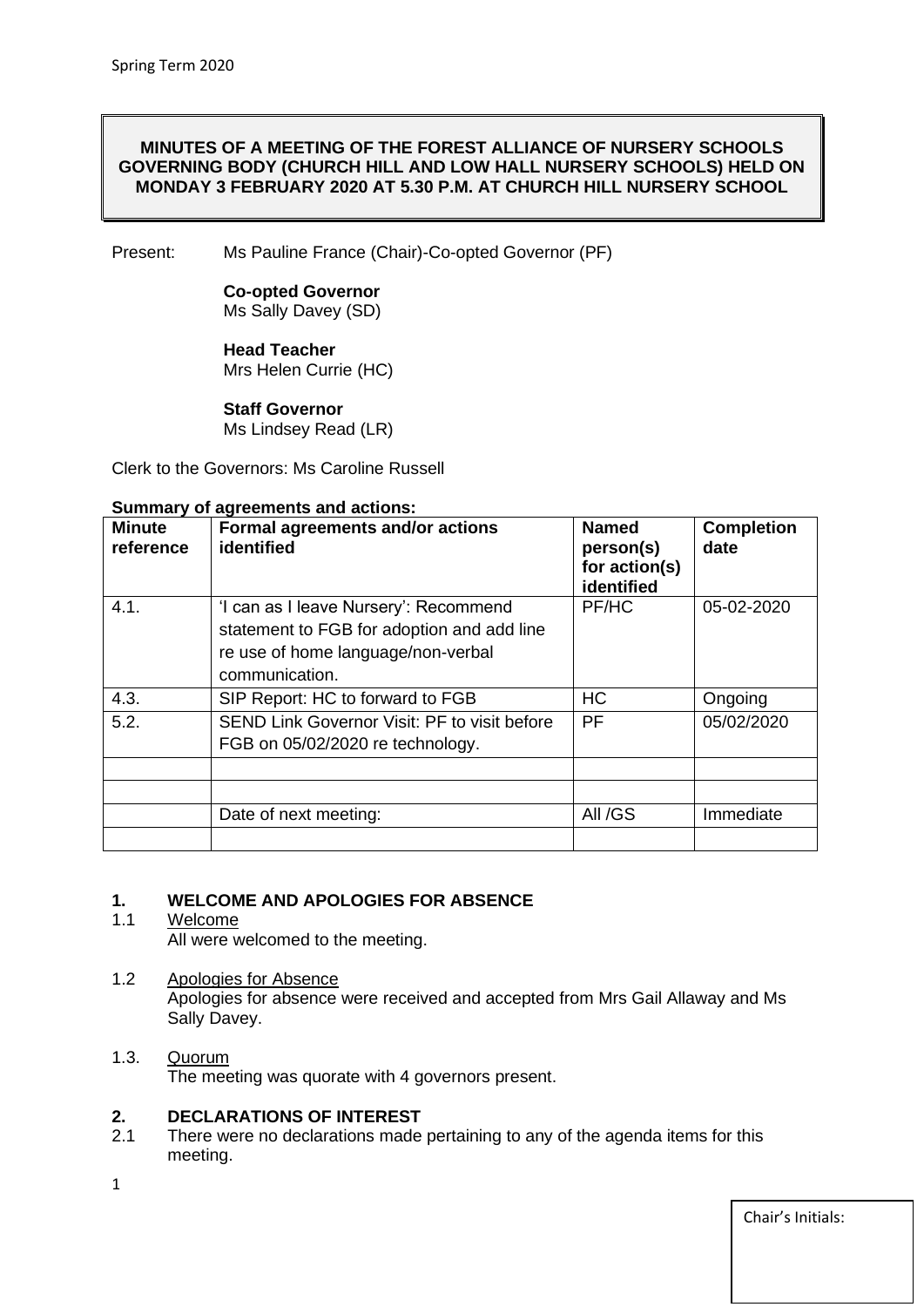#### **3. MINUTES**

- 3.1 Minutes of the Last Committee Meeting Held on 14 October 2019 These were received and agreed to be an accurate record of the meeting. Ms France signed a copy of the minutes for retention by the School.
- 3.2. Matters Arising
- 3.2.1. Learning Walks These are to be arranged.
- 3.2.2. Link Governor Responsibilities These have been agreed and advised to governors.

## **4. CHILDREN'S LEARNING AND DEVELOPMENT**

4.1. Teaching and Learning Matters-School Development Plan Priorities **Cultural Capital:** All staff are planning visits. There will be supply costs to cover this so that teachers can lead visits and go off site. Costs will be budgeted and linked to the School Development Plan.

**Training:** This is going well including re special educational needs and disability, cultural capital and play. SEND training is supported by Whitefields' School with a focus on inclusion, use of adults, planning using the OFSTED inspection framework and sharing of practice. This has generated £5,000 income over the year including training for children minders.

'**I can as I leave Nursery…':** This was presented and discussed including information re pedagogy including assessment statements and curriculum intent. Examples of high quality interactions to support play have been advised to teachers and reflects current practice. The statement could be shared with parents to support learning at home.

**ACTION:** Recommend to FGB to adopt and add a line re use of home language/nonverbal communication e.g. gesture, facial communication.

4.2. Assessment and Children's Outcomes

It was noted that LE is leading on data. A significant number of children at LHNS have made good progress in 2018/19 but a number have special educational needs so attainment may be less high. Children are grouped for speaking, maths, literacy and reading/writing with an emphasis on development point and next steps within a group.

#### 4.3. Child's Voice/Literacy and Tales Toolkit

A link visit is to be arranged but a visit by SC in the autumn term included Child's Voice. The School Improvement Partner reviewed Tales Toolkit with good feedback received. Name badges are to be given to children to wear and use for speaking and listening and writing. Phonics teaching will be targeted next term with use of more differentiated groups. Story groups are planned to include learning objectives such as phonics patterns, thematic and music links, vocabulary and prediction. **ACTION:** HC to forward the SIP report to FGB.

#### **5. CHILDREN'S BEHAVIOUR/WELL BEING AND INVOLVEMENT**

#### 5.1. Use of Tales Toolkit

Tales Toolkit is used for conflict resolution to support behaviour and well-being. There is good evidence of capacity to reflect and monitor.

#### 5.2. SEND Link Visit

**ACTION:** PF to visit before FGB on 05/02 re technology.

2